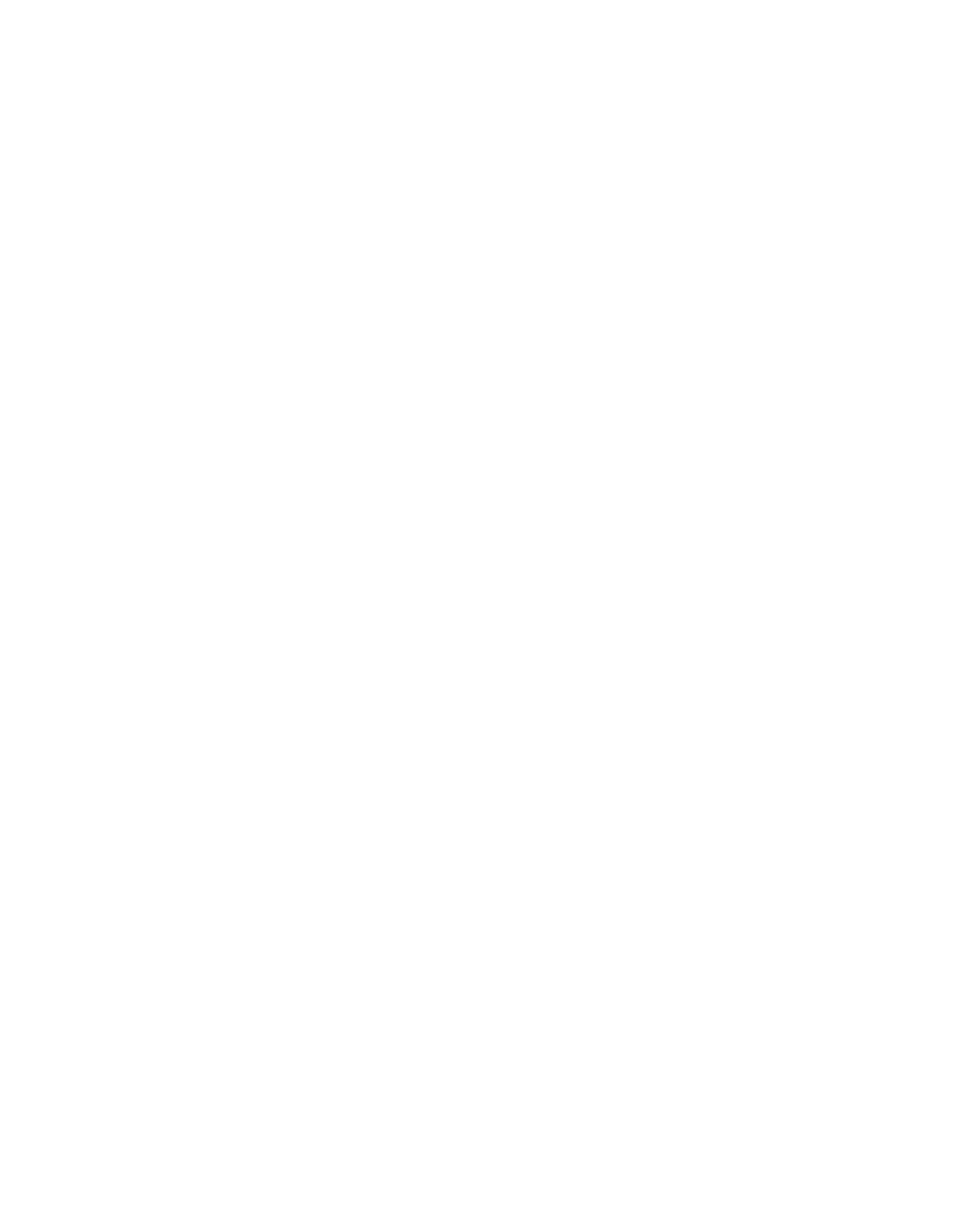# **Forward Look: Main Messages**

The objective of the Forward Look exercise was to shape a common view among shareholders on how the WBG can best support the development agenda for 2030 while staying focused on its own corporate goals. Its preparation is an unprecedented collaboration between the Board and management, and responds to the Governors' Roadmap endorsed in Lima in 2015.

This effort built on critical work completed in recent years that includes:

- Setting clear corporate goals and a strategy to achieve them;
- Creating global practices to improve services to clients, enhance WBG's capacity to offer multisectoral and cross-institutional solutions, and better leverage knowledge;
- Enhancing work on global public goods, bringing together development and humanitarian communities to lead the global response to the Ebola crisis, and enhancing focus on fragility, conflict, and violence (FCV);
- Bringing WBG institutions closer together for bigger impact on the private sector agenda and mainstreaming joint solutions, especially in challenging environments;
- Implementing an expenditure review to realize savings that could be directly allocated to front line operations, making them sustainable and funded only by loan revenues, and;
- Introducing a new citizen engagement framework to ensure a focus on results, and modernizing procurement and safeguard policies.

Building on these reforms, the Forward Look presented an opportunity to further reshape the role of the WBG. On a strategic level, the Forward Look reaffirms:

- The value of multilateralism and the role of the WBG in supporting a vision for development that is both inclusive and responsive, giving voice and bringing benefits to all members and advancing economic opportunities, including for women and disadvantaged groups.
- The WBG role in development architecture remains central *both* in helping advance global policies as essential conditions for growth, poverty reduction, and economic transformation *and* in leading a global agenda to address and mitigate the risks of globalization.
- The value of the WBG is in its ability to work at the nexus of global and local issues, complementing policy work with operational responses, and engaging with both the public and private sectors.
- WBG's operations must be aligned with the mission of the institution: ending extreme poverty by 2030 and boosting shared prosperity of the bottom 40 percent of the population in developing countries – its measure to fight inequality – in a sustainable manner.
- The WBG needs to continue forging collaboration with partners, including new and established multilateral and bilateral; civil society; and UN to strengthen support for multilateral approaches.

## *The main strategic directions of the Forward Look are for the WBG to stay engaged with all clients while continually ensuring that its resources are strategically deployed to meet global and client needs and targeted to areas of the world that most need funding, through:*

- Enhancing overall engagement on FCV, including a stronger financing framework in IDA18 and onward and establishment of a sustainable concessional financing facility.
- Helping Small States address development challenges, requiring special attention and approaches.
- Building up the IBRD portfolio for IDA graduates and lower middle-income countries in line with the current trend, with the intention of significantly increasing lending to these countries; and expanding the product offer for upper middle-income countries beyond traditional financing. In this regard, WBG management will engage the Board in an annual conversation on overall lending volumes and aligning the lending pipeline with strategic priorities.
- Leading on the global public goods agenda, including robust implementation of the Climate Change Action Plan, and enhancing the WBG approach to crisis preparedness, prevention, and response through the recently announced Global Crisis Response Platform; and contributing to global efforts to bridge the infrastructure funding gap, critical to achieving the SDGs.